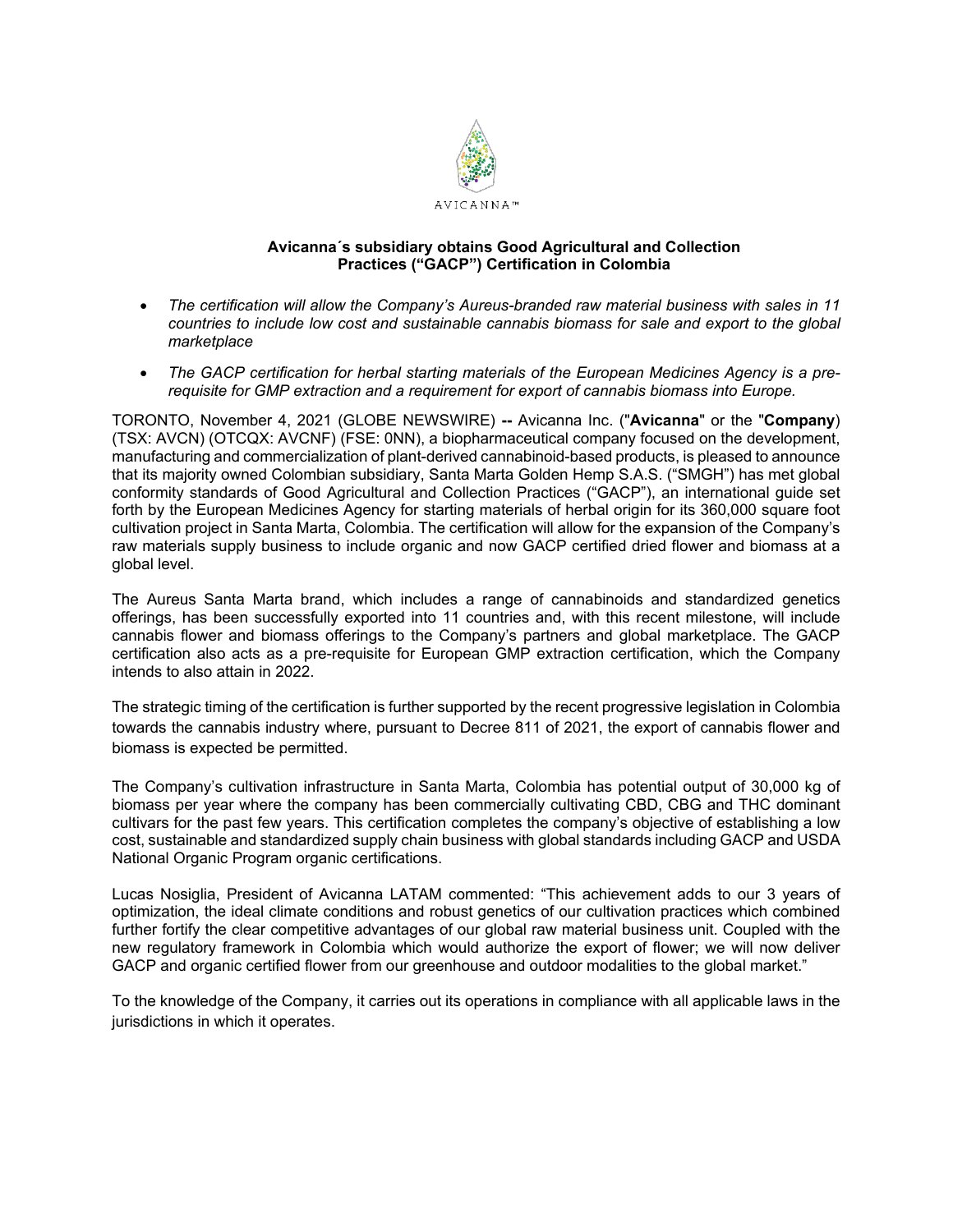### **About Aureus**™

Avicanna's raw material business units are based in Santa Marta, Colombia and are primarily dedicated to providing consistent source of cannabinoid raw materials for Avicanna's current commercial products and pharmaceutical pipeline for the global marketplace.

Additionally, under the Aureus™ brand, organic and GACP-certified flower and biomass, standardized cannabis extracts and feminized seeds are made available to cultivation, cosmetic and pharmaceutical partners around the world. Aureus-branded products are cultivated, extracted, and manufactured by Avicanna's subsidiaries in Colombia where they benefit from optimal environmental conditions to produce cannabinoid active pharmaceutical ingredients economically and sustainably and include a range of extracts of CBD, THC and rare cannabinoids such as CBG. Avicanna's supply chain business also benefits from federally regulated legislation in Colombia where the company is well positioned to be a global supplier of the less competitive psychoactive extracts including CBD and THC crude oil to meet the growing global demand.

#### **About Avicanna**

Avicanna is a commercial stage Canadian biopharmaceutical company and an established leader in cannabinoid research, development, and evidence-based products for the global consumer, medical, and pharmaceutical market segments. Avicanna conducts its research in Canada including its R&D headquarters in the Johnson & Johnson Innovation Centre, JLABS @ Toronto, Canada, located in the MaRS Discovery District, and in collaboration with leading Canadian academic and medical institutions. Avicanna has established an industry leading scientific platform including advanced R&D and clinical development which has led to the commercialization of over twenty products across four main market segments:

- **RHO Phyto™:** these medical and wellness products are an advanced line of pharmaceutical-grade cannabis products containing varying ratios of CBD and THC. The product portfolio contains a full formulary of products including oral, sublingual, topical, and transdermal deliveries that have controlled dosing, enhanced absorption and stability studies supported by pre-clinical data. These products are developed using pharmaceutical drug development processes and are supported with pre-clinical data. The advanced formulary is marketed with consumer, patient and medical community education and training.
- **Pura H&W™:** these registered, clinically tested, cosmetic products include a portfolio of functional CBD consumer derma-cosmetic and topical products.
- **Pharmaceutical pipeline:** leveraging from the company's scientific platform, vertical integration, and real-world evidence, Avicanna has established a pipeline of indication specific cannabinoidbased drug candidates that are in various stages of clinical development and commercialization. Avicanna's drug candidates are in pre-clinical stage and are dedicated to providing solutions for unmet medical needs in the areas of dermatology, chronic pain and various neurological disorders.

### SOURCE Avicanna Inc.

# **Stay Connected**

For more information about Avicanna, visit www.avicanna.com, call 1-647-243-5283, or contact Ivana Maric by email at [info@avicanna.com.](mailto:info@avicanna.com)

The Company posts updates through videos from the official company YouTube channel [https://www.youtube.com/channel/UCFXPBGdKSxOUOf\\_VZoSFSUA.](https://www.youtube.com/channel/UCFXPBGdKSxOUOf_VZoSFSUA)

*Cautionary Note Regarding Forward-Looking Information and Statements*